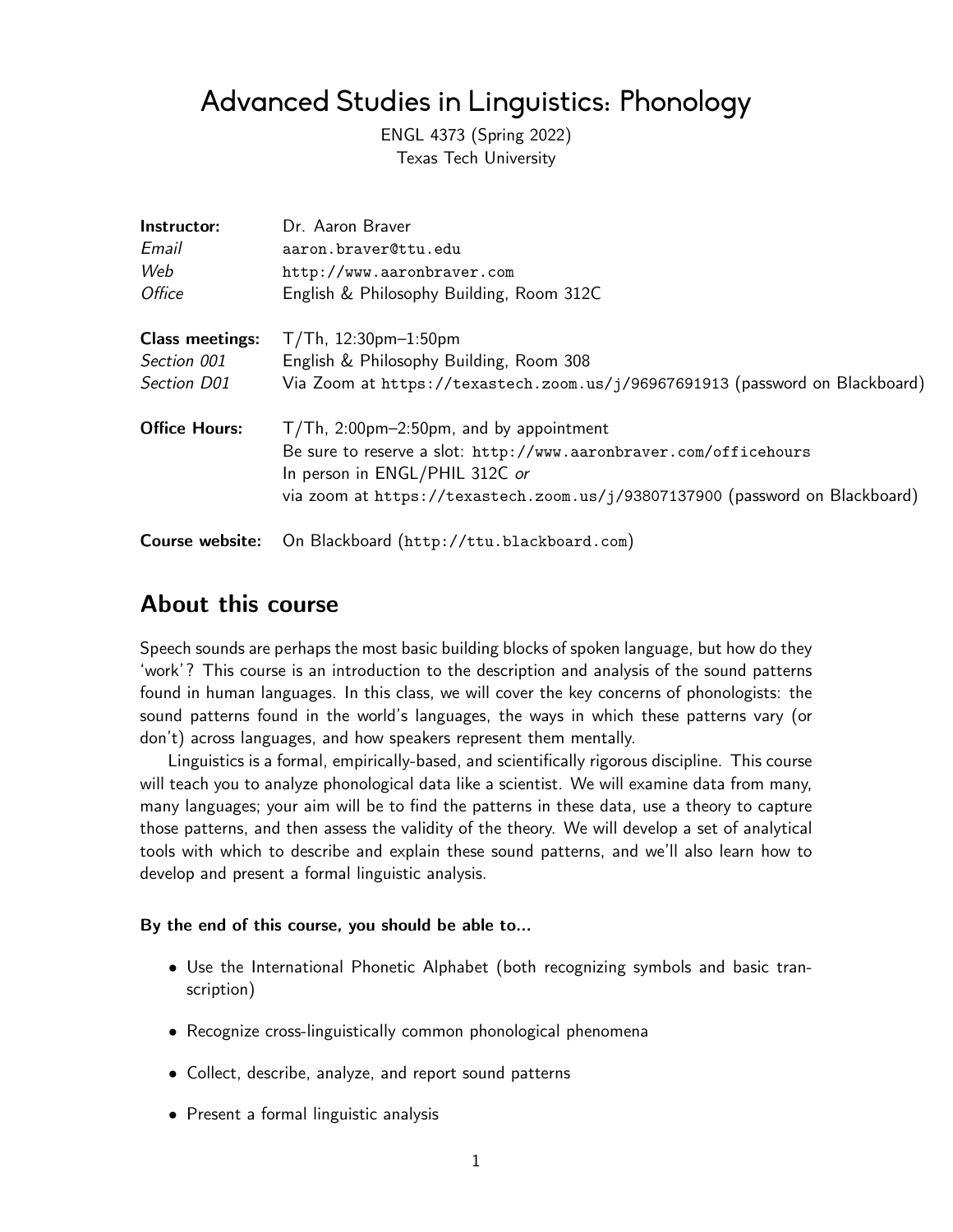We will make use of a number of phonological theories over the course of the semester, beginning with the structuralist notion of the phoneme. This will be followed by rule-based analysis (along the lines of Chomsky and Halle's (1968) *Sound Pattern of English*), and finally Optimality Theory (Prince and Smolensky 1993, McCarthy and Prince 1993).

# **Materials**

#### **Required Course Textbook**

Zsiga, Elizabeth C. (2013). *The Sounds of Language: An Introduction to Phonetics and Phonology*. Wiley-Blackwell. ISBN: 978-1405191036.

#### **Handouts**

Handouts for (nearly) every class meeting will be posted on the course Blackboard site before class. It is your responsibility to bring these handouts with you to every class meeting, either in digital or dead tree format.

#### **Other Materials**

All other materials will be made available on the course Blackboard site. Please contact me immediately if you do not have access to the site.

# **Assignments and Grading**

#### **Homework**

Problem sets will be assigned (approximately) weekly. (We will discuss the format for writing up problem sets in class.)

Work must be typed and submitted *as a PDF* via the course Blackboard site (too many fonts go wrong in Word documents).

Your lowest homework score (excluding zeros for any assignment not turned in) will be dropped.

For all homework assignments, you may work in groups under the following conditions: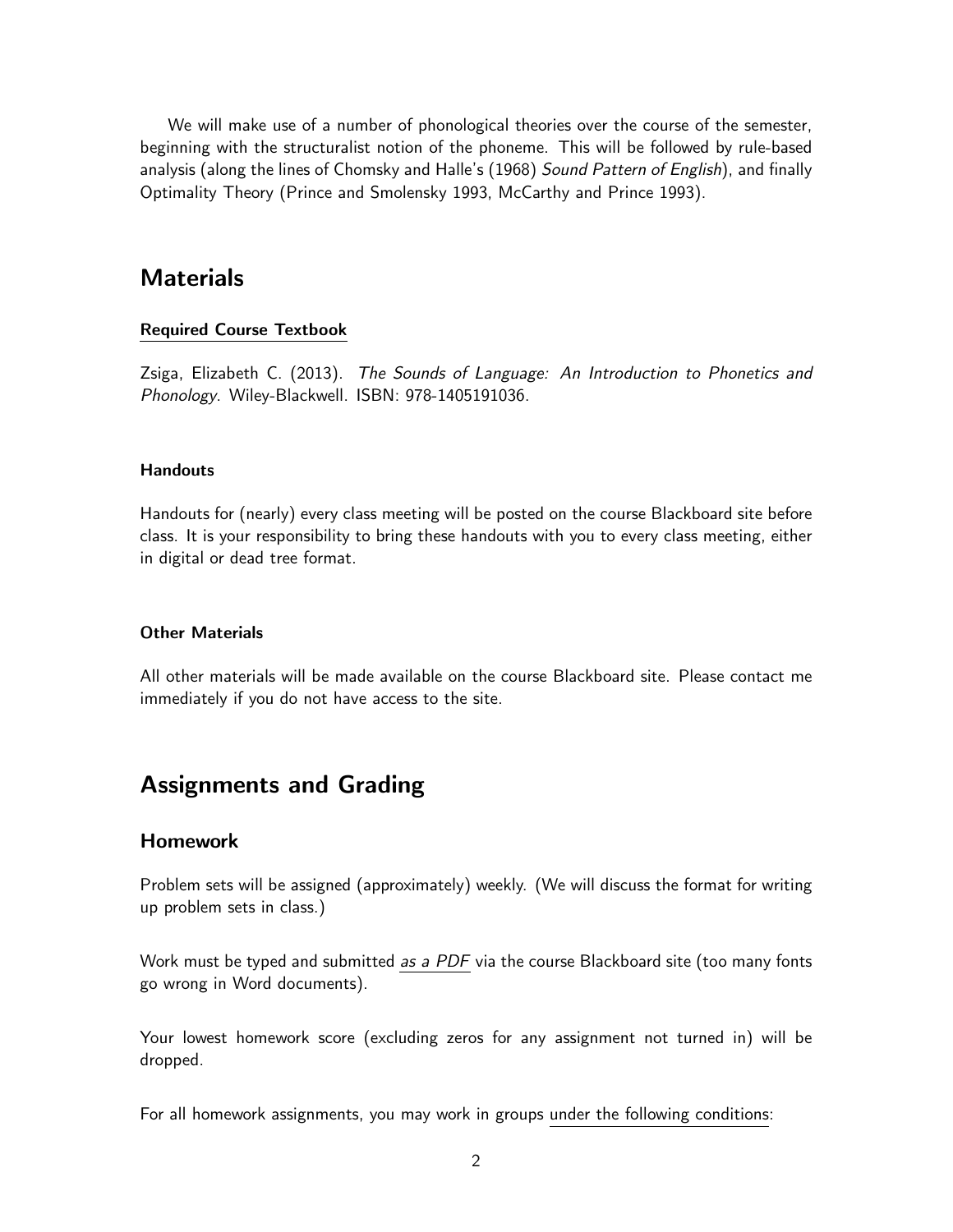Groups can include up to three people, and no more. You may discuss the problem, debate solutions, and come up with answers together. Once you have finished working together, everyone must then go and write up their own assignment and hand it in separately.

If you and another person hand in nearly identical assignments (as adjudicated by me), I reserve the right to require you to work alone from then on.

You must, at the top of your assignment, write the names of all the people you worked with—even if you end up completely disagreeing with them.

# **Course project**

You have two choices for your project for this class. I recommend the term paper for students who intend to apply to graduate school in linguistics, as this would make a good writing sample to go with your application.

## **Option 1: Individual Language Project**

If you choose this option, you will select a language to work on over the course of the semester, applying what you have learned in class to that particular language. This option consists of two parts:

#### **Phonological Sketch**

A brief report (5–6 pages, double spaced) on the phonology of your chosen language. What sounds does this language have? What phonological processes does it exhibit? Further details will be discussed in class.

#### **Problem Set**

The final project consists of developing a phonology problem set based on data from your language. You will need to find phonological processes in the language, gather relevant data, and organize it coherently. You will also need to provide a 'teacher's guide' with your solution to the problem set. Further details will be discussed in class.

## **Option 2: Term Paper**

If you choose this option, you'll write a traditional 10–15 page term paper for the class on any topic related to phonology (due 5/8). You will also write an abstract (1–2 pages) summarizing this project halfway through the semester.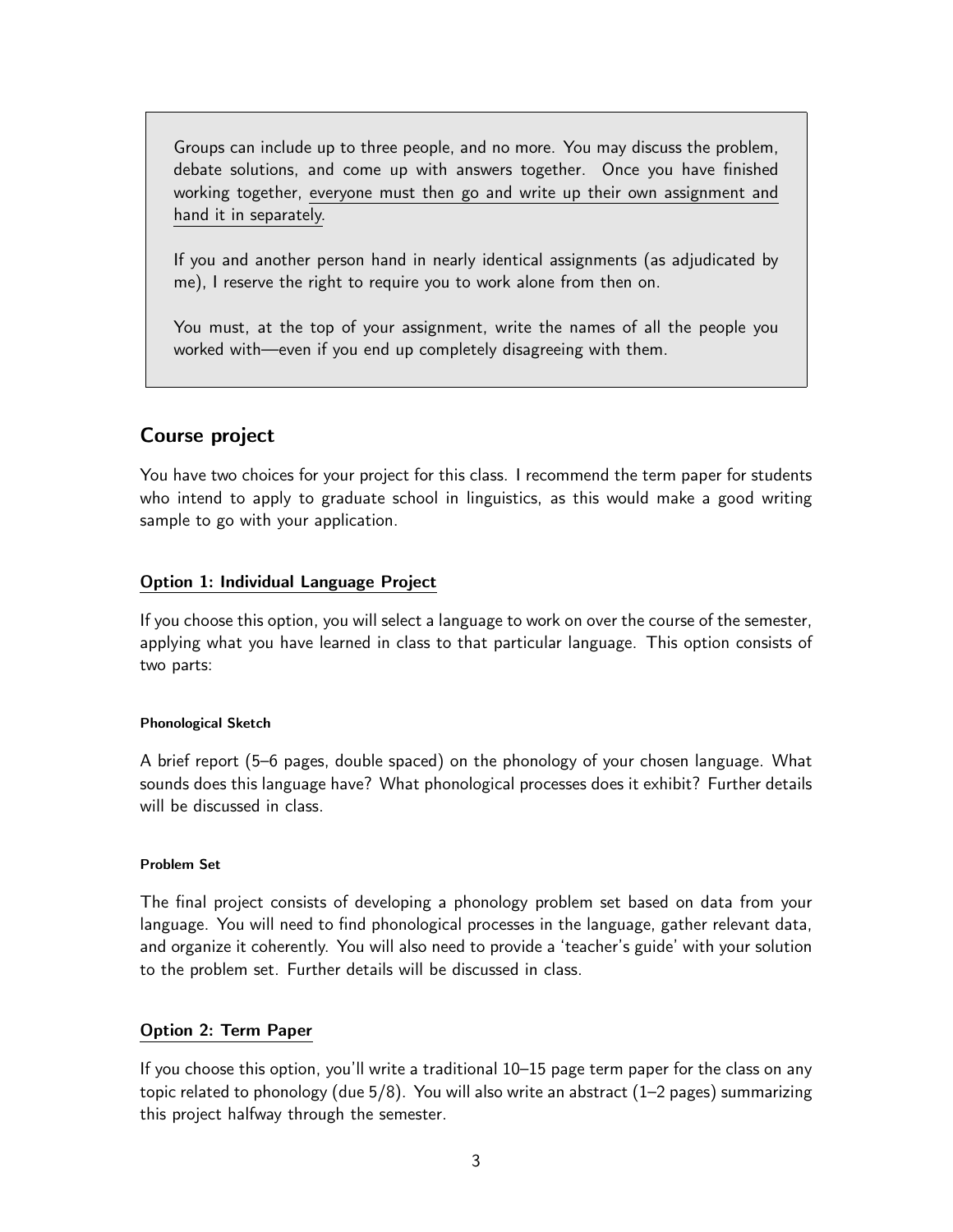### **Project timelines (both options)**

| Individual language project                     | Term paper                                                                   | Date                          |
|-------------------------------------------------|------------------------------------------------------------------------------|-------------------------------|
| Choose a language and have a<br>grammar in hand | Choose a broad topic and have one $\pi$ , $2/8$ (in class)<br>source on hand |                               |
| Phonological sketch due                         | Topic description with at least 3 T 2/22 (11:59pm)<br>sources                | 240                           |
| Problem set proposal due                        | Abstract due                                                                 | T, $3/29$ $(11.59 \text{pm})$ |
| Presentations                                   | Presentations                                                                | T 4/26 & Th 4/28              |
| Problem set due                                 | Term paper due                                                               | Th 5/8 (11:59pm)              |

# **Grade breakdown**

|                                          | <b>Numerical score</b> | Letter grade |      |
|------------------------------------------|------------------------|--------------|------|
| Category                                 | Percent                | $95 - 100\%$ | $A+$ |
| Homework assignments                     | $40\%$                 | 90-94.99%    | A    |
| Phonological sketch or topic description | 20%                    | 85-89.99%    | $B+$ |
| Problem set proposal or abstract         | 10%                    | 80-84.99%    | B    |
| Presentation                             | 5%                     | 75-79.99%    | $C+$ |
| Problem set or term paper                | 25%                    | 70-74.99%    | C    |
|                                          |                        | 65-69.99%    | D+   |
|                                          |                        | 60-64.99%    | D    |
|                                          |                        | $>60\%$      | F    |

Final course grades will be rounded to two decimal places (e.g., 94.991% rounds down to 94.99% and is an A, while 94.995% rounds up to 95.00% is an A+).

# **Keeping track of grades**

Your assignments will be returned to you via Blackboard. You can see your assignment scores via the My Grades section of the course Blackboard page. A running calculation of your course grade is available in the 'weighted grade' entry.

# **Policies and expectations**

# **Expectations for online participants in hybrid courses**

The online section of this course is *synchronous*. That means that both the on-site and online sections will meet at the same time—on-site students in person, and online students via Zoom.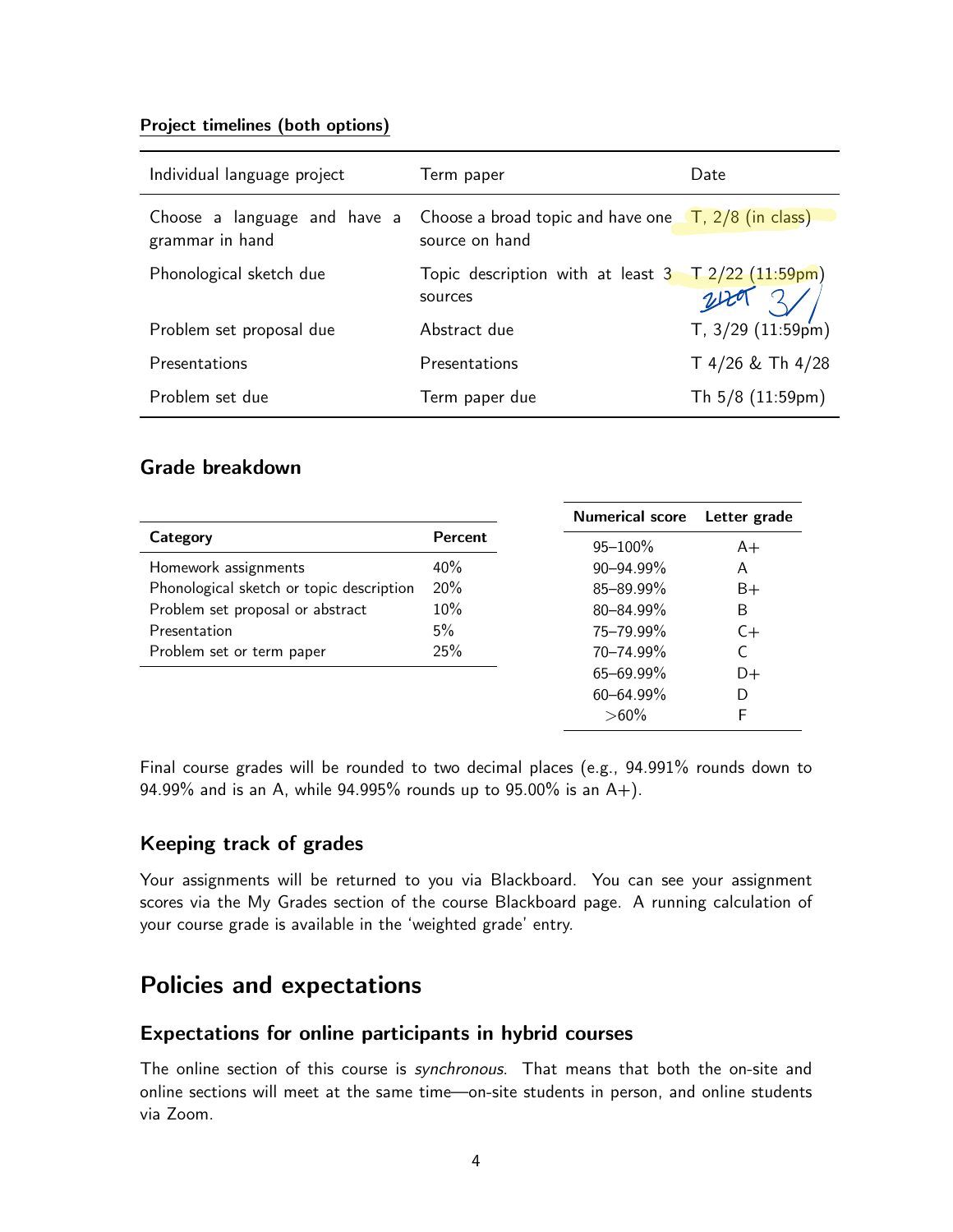To ensure that you are fully engaged in class discussions, you are expected to do the following:

- Maintain the same level of civility and professionalism that would be expected in a face-to-face classroom setting
- Attend all class meetings
- Log in to the video conference on time, and remain logged in for the duration of the class period
- Keep your camera on so that you are visible to the instructor and other students in the class. If you have concerns about leaving your camera on (such as childcare obligations, privacy issues, or a particular circumstance during a class period), please talk to the instructor
- Refrain from engaging in non-class related activities during class time, especially those that create a distraction for other students and/or limit your ability to engage in the course (e.g., cooking, driving, etc.)

Failure to meet these expectations may result in the following consequences:

- Being counted as absent for the class meeting
- Not receiving credit for class participation for that class period

Repeated violations of these expectations will may result in the following consequences

- Referral to the appropriate Associate Dean
- Academic penalty, ranging from a warning to failure of the course

# **If (when) technology goes wrong…**

If the University network, Zoom, or Blackboard goes down, I will send you instructions via your TTU email address. If TTU email is down, check the course Blackboard site. If that is down too, visit <http://www.aaronbraver.com/courses/5335> for further instructions.

## **Attendance and punctuality**

You are expected to come to (every) class and to participate fully in class discussions and exercises. Please make an effort to arrive on time.

If you are or will be absent, please check with your classmates for notes and assignments.

#### **Absences due to illness**

In case of an illness that will require an absence from class for more than one week, the student should notify her/his academic dean. The dean's office will inform the student's instructors through the departmental office. In case of class absences because of a brief illness, the student should inform the instructor directly.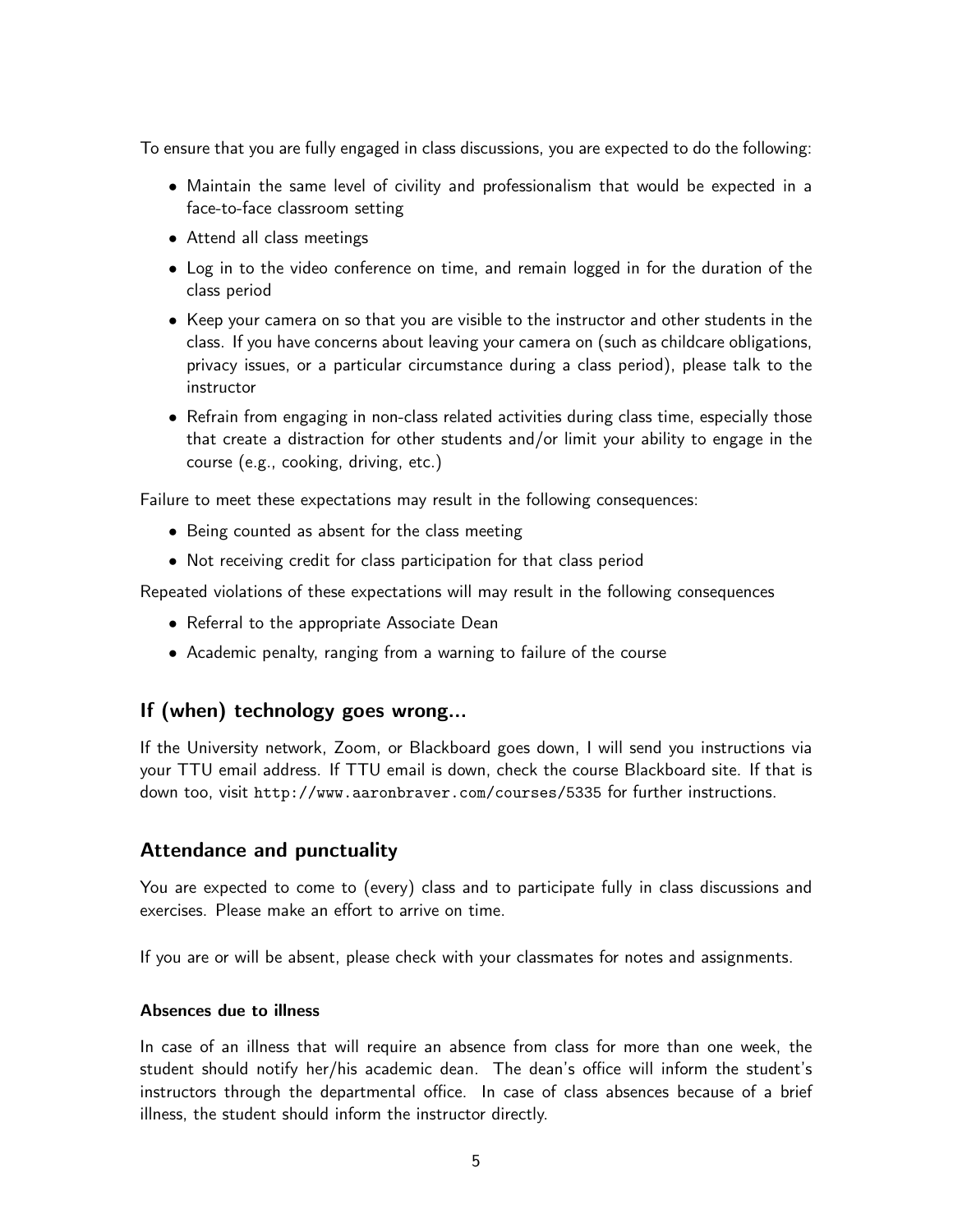#### **Absences due to religious holy days**

Texas law requires institutions of higher education to excuse a student from attending classes or other required activities, including examinations, for the observance of a religious holy day. The student shall also be excused for time necessary to travel.

An institution may not penalize the student for the absence and allows for the student to take an exam or complete an assignment from which the student is excused. The student should make up any missed work.

TTU policy indicates that a student who intends to observe a religious holy day should make that intention known to the instructor prior to the absence.

See OP 34.19 at <https://www.depts.ttu.edu/opmanual/OP34.19.pdf> for more information.

#### **Absences due to officially approved trips**

Any student absent because of university business must be allowed to make up missed work within a reasonable span of time, or have alternate grades substituted for work due to an absence. In order to receive these privileges, the faculty or staff member responsible for the officially approved trip must notify me of the departure and return schedules. Students will not be penalized for these absences, but are responsible for all material missed.

### **Late work**

Assignments must be submitted on time—this is at 11:59pm on the due date, unless otherwise specified. *Assignments turned in after the deadline will receive zero points.* There is no partial credit for late work.

This course has a one-time no-questions-asked pass on this policy applicable only to homework assignments (and not to in-class assignments or exams). To use it, you must email the instructor *before* the original deadline, and turn in the assignment no later than one class meeting after the original deadline.

#### **Extraordinary circumstances**

Life is complicated—illnesses and injuries happen. If these or other life events are interfering with your ability to meet course requirements, please *let me know as soon as possible*.

#### **Email**

Some course-related announcements will be made over email. These messages will be sent to your TTU address, which you should check at least daily. Failure to check your TTU email will not excuse you from any requirements assigned via email.

Please include the course number in the subject line of any emails you send me (as well as an actual subject). If you are sending from an account other than your TTU address, please include your full name in the message body.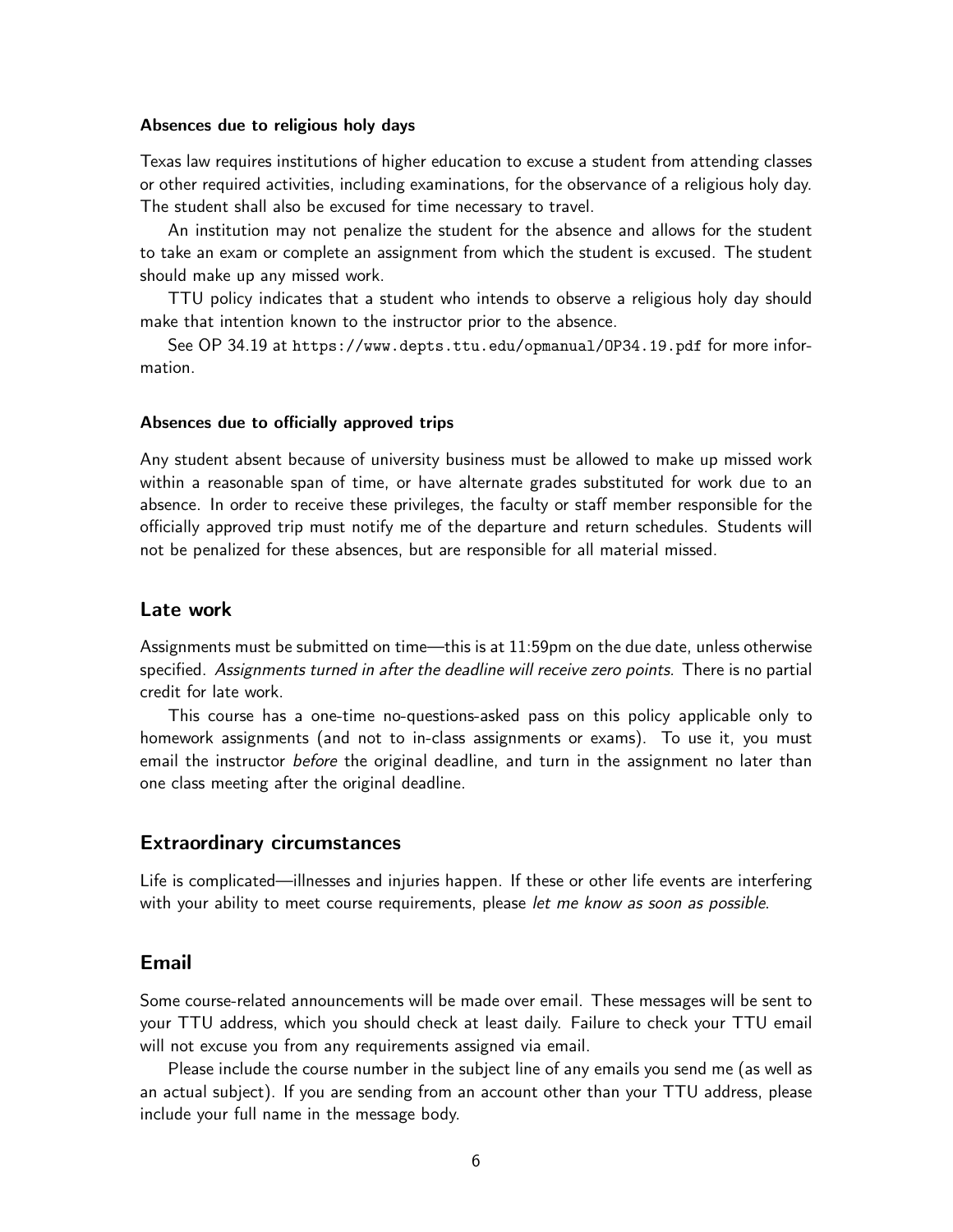# **Civility in the classroom and electronic devices**

Students are expected to maintain a polite, civil environment that is conducive to learning for everyone. This includes refraining from non-approved uses of electronic devices, or use of such devices that becomes distracting for other students.

Breaches of decorum may result in expulsion from the classroom or consequences for your final grade.

## **Accommodations for students with disabilities**

Any student who, because of a disability, may require special arrangements in order to meet the course requirements, should contact the instructor as soon possible to make the necessary arrangements. Students should present appropriate verification from Student Disability Services during the instructor's office hours. Please note that instructors are not allowed to provide classroom accommodation to a student until appropriate verification from Student Disability Services has been provided. For additional information, please contact the Student Disability Services office in 335 West Hall or call (806) 742-2405.

# **Academic integrity**

Cheating and plagiarism will be treated very seriously. As a general policy, all such cases will be referred to the Office of Student Conduct with a recommendation for the fullest sanctions, including failure for the course. It is your responsibility to familiarize yourself with TTU's policies on academic integrity, which can be found in the student handbook at <https://www.depts.ttu.edu/dos/handbook.php>, especially Part I, Section B, Subsection 1 and Part I, Section C. Additional information is available via the Office of Student Conduct at <https://www.depts.ttu.edu/studentconduct/>.

You are encouraged to form study groups outside of class to help you understand the course material and discuss readings, however you may not collaborate on homework assignments other than as described above.

If you have any questions, please consult the instructor, a dean, or the University's academic integrity policy.

## **Diversity, inclusion, and resources for a safe campus**

Texas Tech University is committed to providing and strengthening an educational, working, and living environment where students, faculty, staff, and visitors are free from gender and/or sex discrimination of any kind. Sexual assault, discrimination, harassment, and other Title IX violations are not tolerated by the University. Report any incidents to the Office for Student Rights & Resolution, (806)-742-SAFE (7233) or file a report online at [http://titleix.](http://titleix.ttu.edu/students) [ttu.edu/students](http://titleix.ttu.edu/students).

It is my intent that students from a variety of diverse backgrounds and perspectives participate in this course, that their learning needs be addressed, and that we see this diversity as a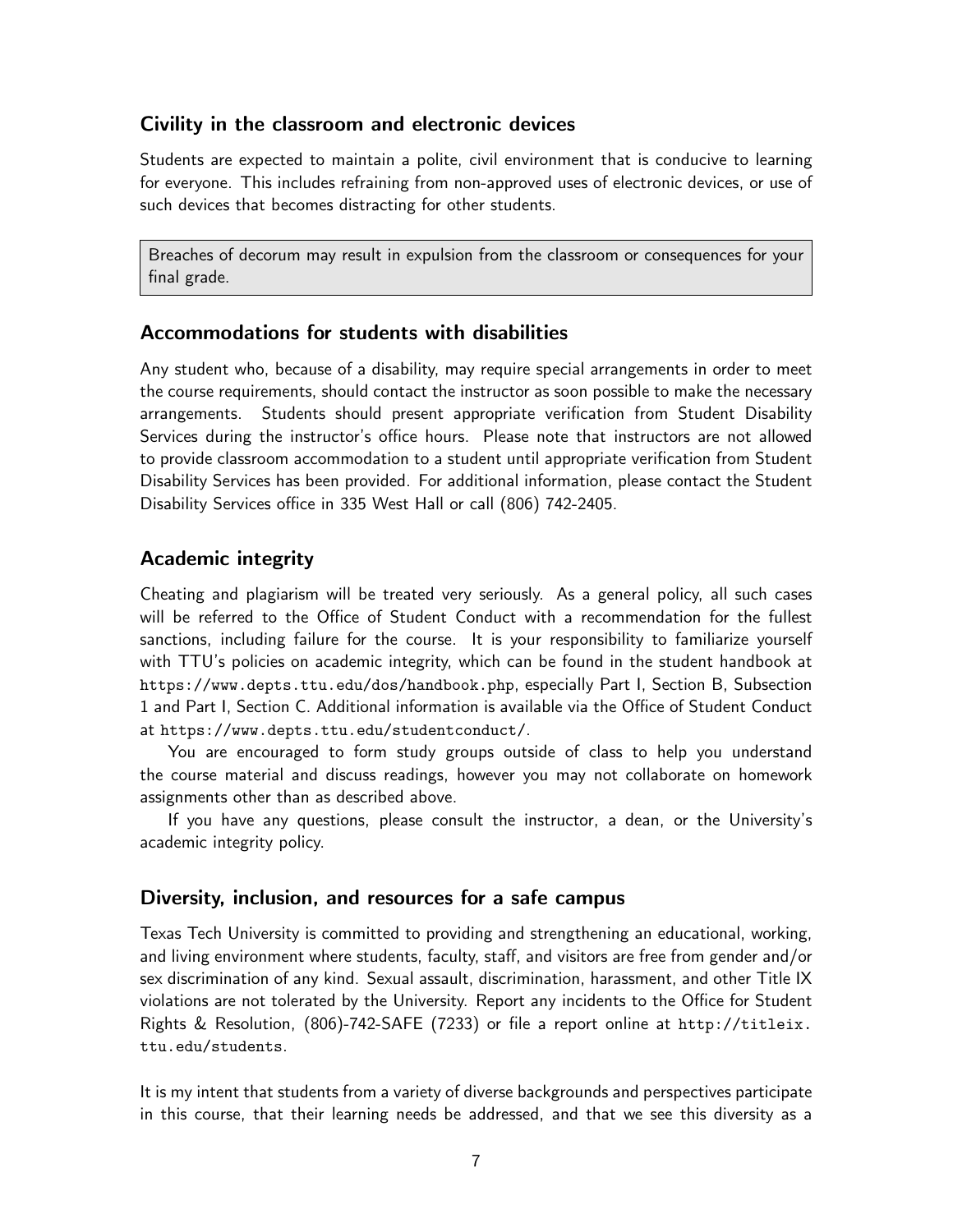beneficial resource. I aim to include materials and activities that are respectful of all forms of diversity, including racial, ethnic, gender, sexual, disability, age, cultural, and socioeconomic. Please let me know if you see ways to improve the effectiveness of this course for you personally, or for other groups of students.

I identify as an ally to the lesbian, gay, bisexual, trans\*, queer, intersex, and asexual (LGBTQIA+) community, and I am available to listen and support you in an affirming manner. I can assist in connecting you with resources on campus to address problems you may face pertaining to sexual orientation and/or gender identity that could interfere with your success at Texas Tech. Please note that additional resources are available through the Office of LGBTQIA within the Center for Campus Life, Student Union Building Room 201, <http://www.lgbtqia.ttu.edu>, (806) 742-5433.

If you have a preferred set of pronouns that you would like me to use when referring to you, please make them known to me.

Faculty and staff members at TTU are committed to connecting you to resources on campus. Some of these available resources are:

- TTU Student Counseling Center, (806) 742-3674, <https://www.depts.ttu.edu/scc/> (provides confidential support on campus)
- TTU 24-hour Crisis Helpline, (806) 742-5555 (assists students who are experiencing a mental health or interpersonal violence crisis. If you call the helpline, you will speak with a mental health counselor)
- Voice of Hope Lubbock Rape Crisis Center, (806) 763-7273, [http://voiceofhopelubbock.](http://voiceofhopelubbock.org) [org](http://voiceofhopelubbock.org) (24-hour hotline that provides support for survivors of sexual violence)
- The Risk, Intervention, Safety and Education (RISE) Office, (806) 742-2110, [https://](https://www.depts.ttu.edu/rise/) [www.depts.ttu.edu/rise/](https://www.depts.ttu.edu/rise/) (provides a range of resources and support options focused on prevention education and student wellness)
- Texas Tech Police Department, (806) 742-3931, <http://www.depts.ttu.edu/ttpd/> (to report criminal activity that occurs on or near Texas Tech campus)
- Raider Red's Food Pantry provides students with short-term access to supplemental food, <https://www.depts.ttu.edu/dos/foodpantry.php>, (806) 742-2984

## **Mandatory reporting of sex/gender-based discrimination and violence**

Please be aware that employees of Texas Tech University are "mandatory reporters." This means that if you tell me about a situation involving sexual harassment, sexual assault, domestic/dating violence, stalking, or sex/gender-based discrimination, I am required by law to report this information to the TTU Title IX office. Reports to the Title IX office are private, and will not be shared with other students, faculty, non-Title IX staff, or parents, without your express consent.

After a report is submitted, a Title IX Case Manager will send you an email to discuss the ways the University can assist you, but you are not obligated to respond. In almost every situation, you are in control of whether or not to move forward with an investigation, and any action taken in response to the situation will be up to you. Our main goal is to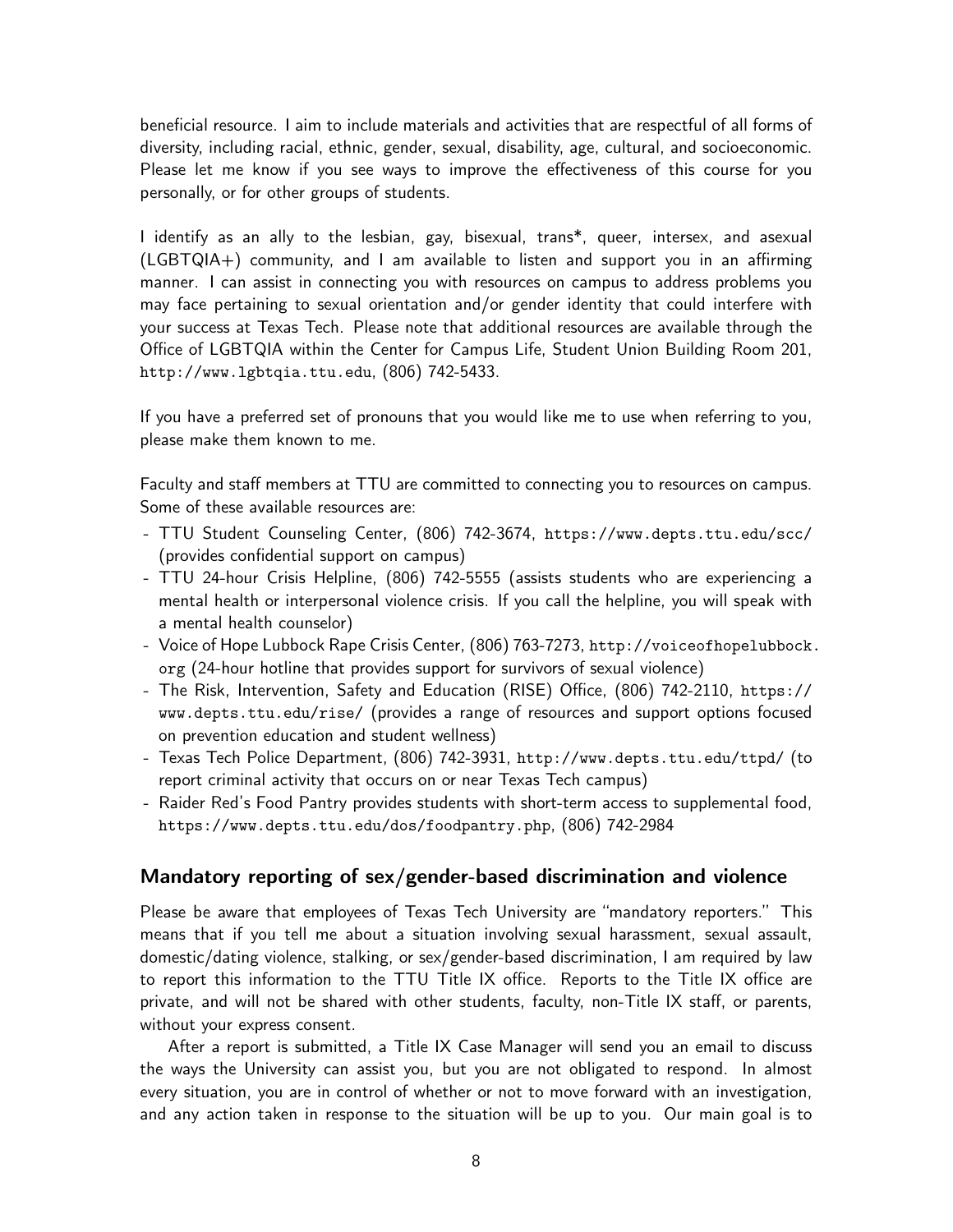provide you with immediate support and protect all students and employees from a hostile or discriminatory environment.

# **COVID-19**

Your health and safety are our first priority in ensuring a successful face-to-face experience this fall semester. It is important that we all do our part, not only for ourselves, but also for our most vulnerable classmates, faculty, and staff during the current pandemic.

# **Vaccinations**

Texas Tech University strongly recommends students adhere to CDC guidelines on COVID-19, including obtaining COVID-19 vaccinations. If you were unable to obtain a vaccination prior to your arrival on campus, the COVID-19 vaccine is available at Student Health Services by appointment. You can find additional information about the vaccine at <https://www.ttu.edu/commitment/covid-19-vaccine/>, and about the recently announced incentive program at [https://www.depts.ttu.edu/communications/emergency/](https://www.depts.ttu.edu/communications/emergency/coronavirus/vaccination-incentives/) [coronavirus/vaccination-incentives/](https://www.depts.ttu.edu/communications/emergency/coronavirus/vaccination-incentives/).

# **Facial covering policy**

As of May 19, 2021, face coverings are optional in TTU facilities and classrooms but, based on CDC guidelines, are recommended and welcome, especially for those who have not been vaccinated for COVID-19 or who may have susceptibilities to the virus. Face coverings are required in public transportation (e.g., Citibus) and in the Student Health Clinic.

## **Illness-related absences**

If at any time during this semester you feel ill, in the interest of your own health and safety as well as that of your instructors and classmates, you are encouraged not to attend face-to-face class meetings or events. Please communicate with me via email, and I will work with you to ensure that you have the opportunity to learn the material you missed because of illness. Because this course is designated as a face-to-face class, you will not be able to join class via Zoom if you are ill.

## **In-person office hours and meetings**

I will be holding regularly scheduled weekly office hours in person, and I invite you to visit my office to discuss your progress in the course. When possible, I encourage you to wear your facial covering in my office, and we will try to remain socially distant. I am also available via Zoom for meetings during my office hours or during another appointment.

# **Potential changes**

The university will continue to monitor CDC, State, and TTU system guidelines in order to manage the campus implications of COVID-19. Any changes affecting class policies or delivery modality will be in accordance with those guidelines and announced as soon as possible. If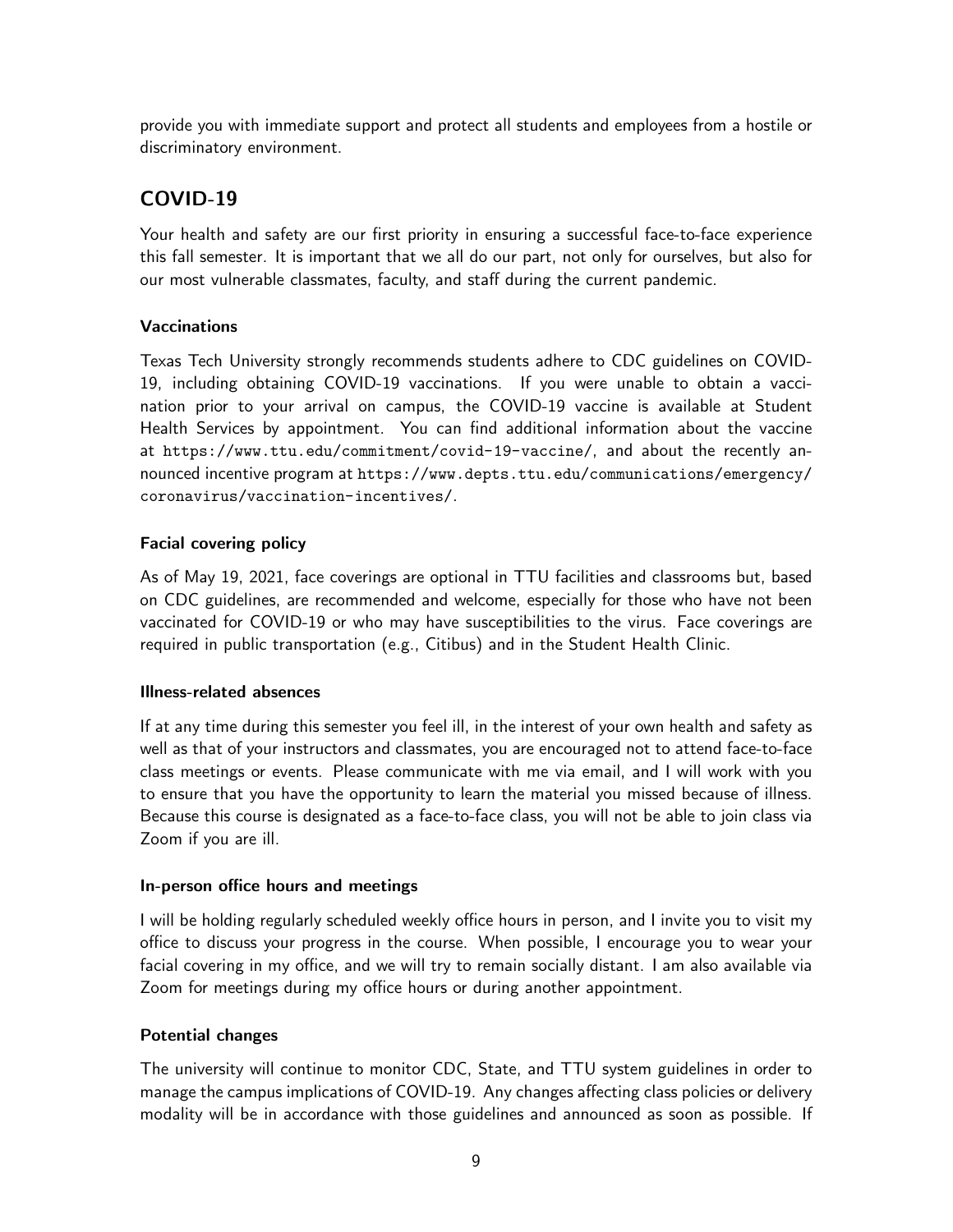Texas Tech University campus operations are required to change because of health concerns related to the COVID-19 pandemic, it is possible that this course will move to a fully online format; we will conduct class synchronously through the videoconferencing software Zoom. You can log into Zoom using your eRaider credentials at <https://texastech.zoom.us/> (click on "Sign in to Zoom"), or via the Zoom app by clicking the "SSO" button (it has a picture of a key) and entering your TTU email address.

To ensure participation in synchronous videoconferencing, please join the class from a place with relatively few distractions, having your webcam on (showing your face when possible), set your microphone to mute except when you're speaking, and use your headphones (to help prevent audio feedback).

Information on vaccinations, quarantining, self-isolation, and reporting cases of COVID-19 is available at <https://www.depts.ttu.edu/communications/emergency/coronavirus/>.

# **Schedule**

This schedule is subject to change. Please pay attention for announcements in class and via email.

Readings with an asterisk\* are *optional*.

**Introduction**

| Date |       | Topic(s)                                                                       |                        | <b>Reading/Assignments</b>                                   |
|------|-------|--------------------------------------------------------------------------------|------------------------|--------------------------------------------------------------|
| Th   | 01/13 | Syllabus<br>Introductions<br>What is phonology?<br>Your phonological knowledge |                        | ·Zsiga preface (pp. xiv-xvii)                                |
|      | 01/18 | Phonetics vs. phonology<br>Vocal tract anatomy                                 |                        | $\cdot$ Zsiga ch. 1 (pp. 1–11)<br>·SPE ch. 1 §1, 2 (pp.3-4)* |
|      |       |                                                                                | The sounds of language |                                                              |

Th 01/20 Tour of the vocal tract Larynx, glottis, glottal states Describing consonants

*·***HW 1 (Introduction) due** *·*Zsiga ch. 3 (pp. 33–51)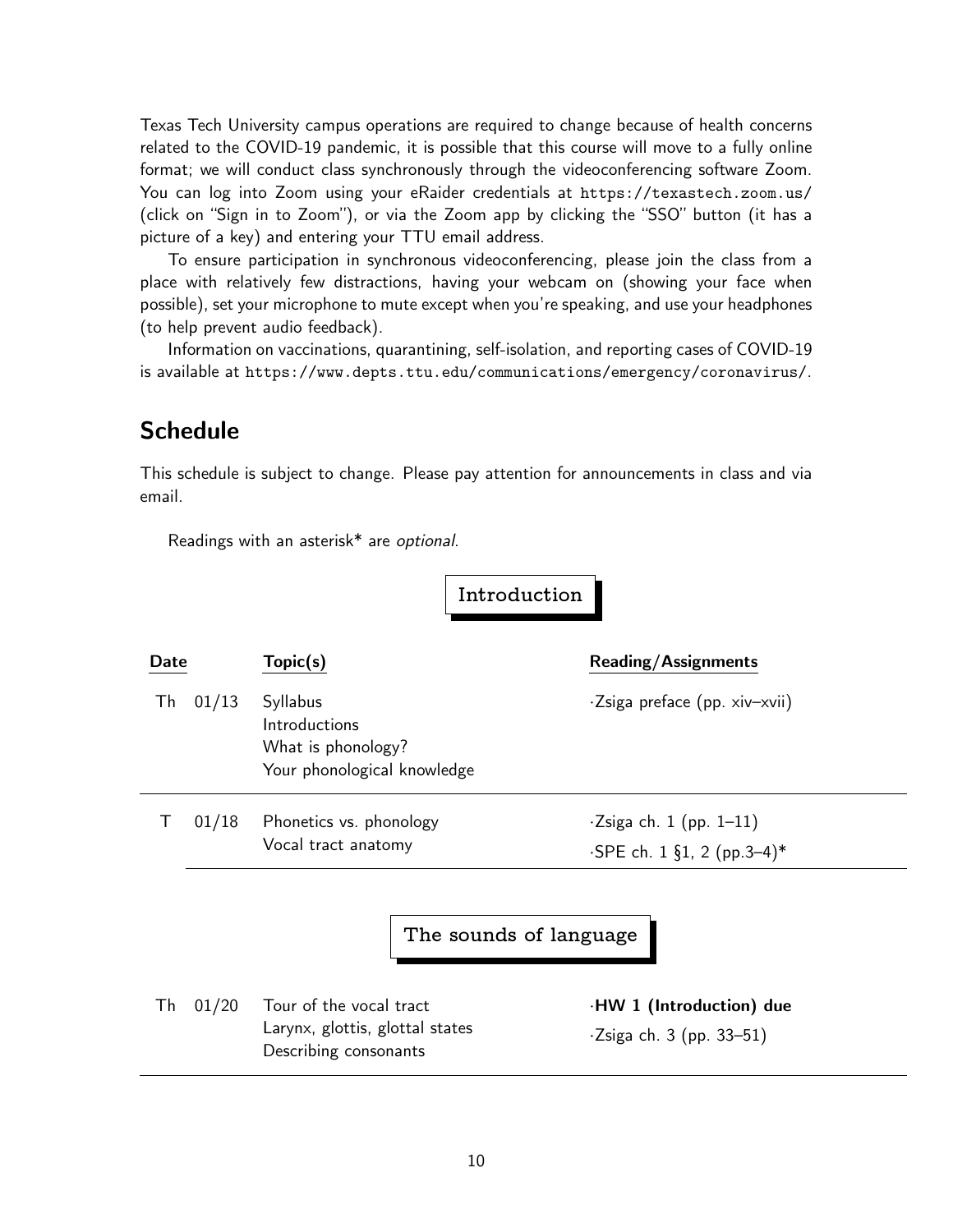| Τ  | 01/25      | v v<br>Describing consonants (cont'd)<br>Transcription                                                       | $\cdot$ Zsiga ch. 4 (pp. 55–71)                                                                                                                                                  |
|----|------------|--------------------------------------------------------------------------------------------------------------|----------------------------------------------------------------------------------------------------------------------------------------------------------------------------------|
|    | Th $01/27$ | Transcription (cont'd)                                                                                       |                                                                                                                                                                                  |
|    |            | Structuralism, phonemes, and allophones                                                                      |                                                                                                                                                                                  |
| Τ  | 02/01      | Phonological knowledge/phonetic reality<br>Rules<br>Marked vs. unmarked<br>Psychological reality of phonemes | ·HW 2 (IPA and transcription) due                                                                                                                                                |
|    |            | Features, classes, and rules                                                                                 |                                                                                                                                                                                  |
| Th | 02/03      | Distinctive features<br>Natural classes                                                                      | ·HW 3 (Phonemes, allophones, and<br>describing processes) due $-2$<br>$\cdot$ Zsiga ch. 12 (pp. 253-271)<br>$\cdot$ SPE ch. 1 §3 (pp.5–6)*                                       |
|    |            |                                                                                                              | ·SPE ch. 7 §1.1, 2-3, 4.6, 4.7-5.2, 5.4,<br>7 (pp. 293-295, 298-303, 315-322,<br>$324 - 326$ , $329$ <sup>*</sup>                                                                |
| Τ  | 02/08      | Two levels of representation<br>Moving towards Generative Grammar<br>Feature geometry                        | Choose language and bring grammar<br>for phonological sketch assignment<br>or choose a broad paper topic and<br>have one source<br>$\cdot$ Zsiga ch. 13 §13.0-13.3 (pp. 275-284) |
|    | Th $02/10$ | Feature geometry (cont'd)<br>Rules and rule formalisms                                                       | .HW 4 (Features and natural classes)<br>due                                                                                                                                      |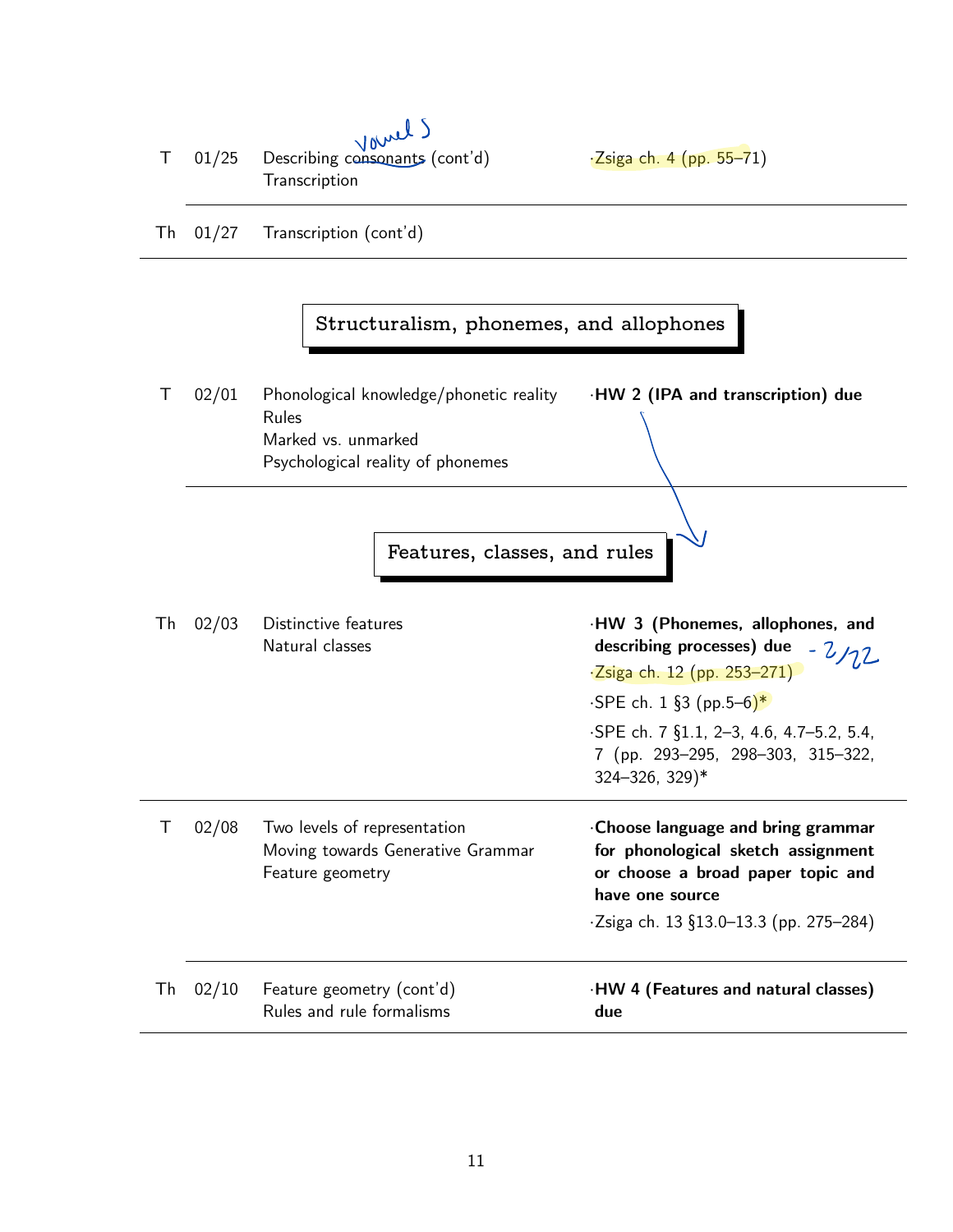|    | Alternations and the generative approach |                                                                                                |                                                                                                                                                                                                                                       |  |
|----|------------------------------------------|------------------------------------------------------------------------------------------------|---------------------------------------------------------------------------------------------------------------------------------------------------------------------------------------------------------------------------------------|--|
| Τ  | 02/15                                    | Phonological alternations<br>Morphophonology<br>Rule ordering                                  | $\cdot$ Zsiga ch. 11 (pp. 221–246)                                                                                                                                                                                                    |  |
| Th | 02/17                                    | Rule ordering (cont'd)                                                                         | ·HW 5 (Rule notation, distinctive<br>features, underspecification) due                                                                                                                                                                |  |
|    | Suprasegmental and prosodic structure    |                                                                                                |                                                                                                                                                                                                                                       |  |
| Τ  | 02/22                                    | Syllables and syllable structure<br>Syllabification                                            | ·Phonological sketch due or have 3<br>sources for term paper<br>$\cdot$ Zsiga ch. 15 §15.0–15.1.3 (pp. 330–<br>338)<br>$\cdot$ Blevins (1996) §0-2 (pp. 206-212)*<br>$\S$ 13.1–13.3, 13.5–13.6.4<br>·Hayes<br>(pp. 250-254, 256-262)* |  |
| Th | 02/24                                    | Syllables and alternations<br>Sonority<br>Sonority sequencing principle (SSP)<br><b>Hiatus</b> | ·HW 6 (Phonological alternations<br>and underlying forms) due                                                                                                                                                                         |  |
| Τ  | 03/01                                    | Quantity<br>Moras                                                                              | $\cdot$ Zsiga ch. 15 §15.1.4 (pp. 339-341)                                                                                                                                                                                            |  |
| Тh | 03/03                                    | Tone<br>Obligatory contour principle (OCP)                                                     | ·HW 7 (Syllable structure) due<br>·Zsiga ch. 17 (pp. 375-397)<br>$-Hayes$ §15.1-15.2.7 (pp. 291-300)                                                                                                                                  |  |
| Τ  | 03/08                                    | Autosegmental phonology<br>Semitic morphology                                                  | $\cdot$ Zsiga ch. 13 §13.4–13.5 (pp. 284–299)<br>·McCarthy (1981)*                                                                                                                                                                    |  |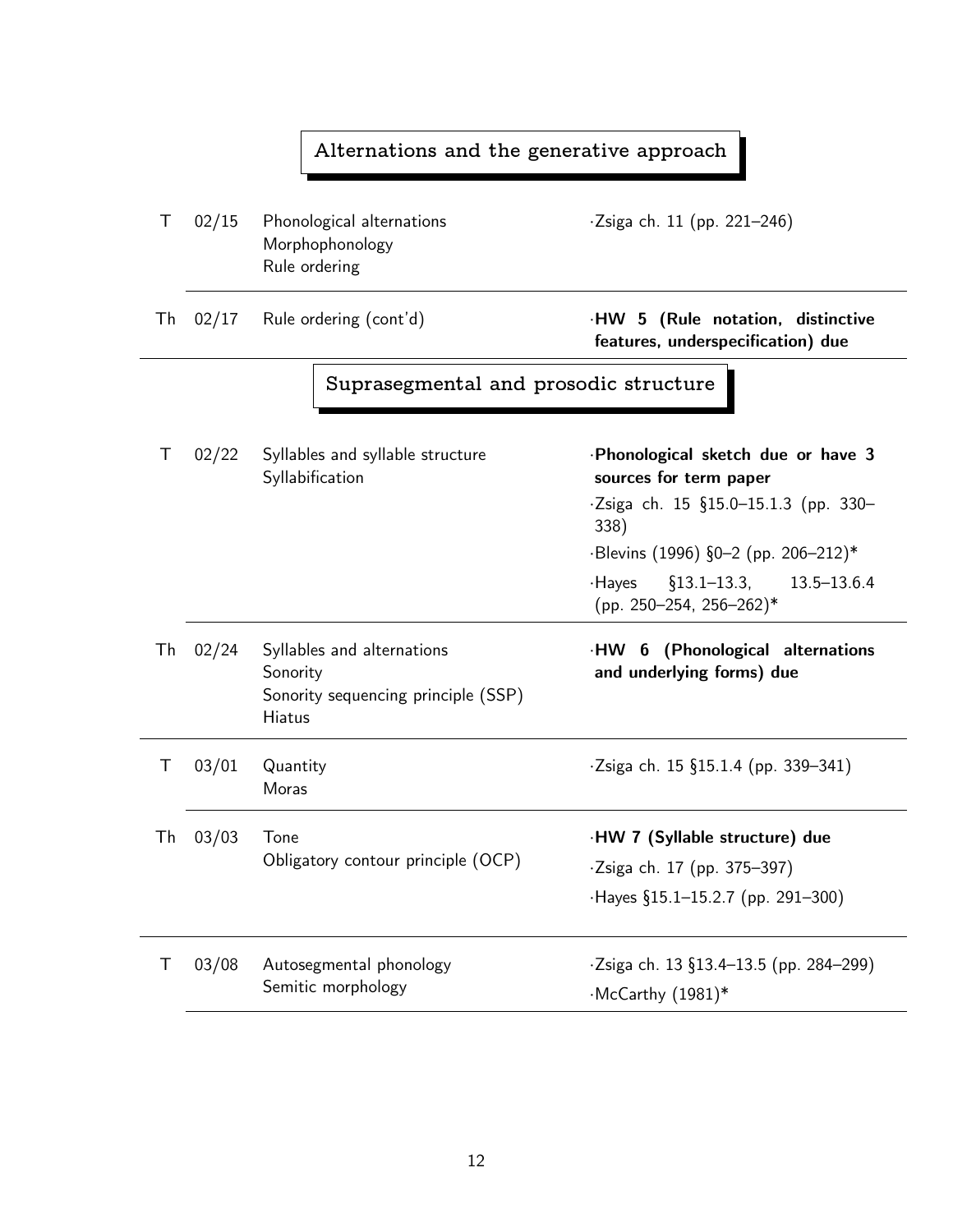| Th | 03/10 | <b>Stress</b>                          | ·HW 8 (Quantity, moras, and tone)<br>due<br>·Zsiga ch. 16 (pp. 353-370)<br>·McCarthy (1982)*<br>$\cdot$ Hayes §14.1-14.5 (pp. 271-287)*               |
|----|-------|----------------------------------------|-------------------------------------------------------------------------------------------------------------------------------------------------------|
| Τ  | 03/15 | Spring break                           |                                                                                                                                                       |
| Th | 03/17 | Spring break                           |                                                                                                                                                       |
|    |       | Beyond SPE                             |                                                                                                                                                       |
| Τ  | 03/22 | Targets and repairs<br>Conspiracies    | ·HW 9 (Autosegments, Semitic mor-<br>phology, and stress) due<br>$\cdot$ Zsiga ch. 14 §14.0-14.1 (pp. 304-308)<br>·Kisseberth (1970)*                 |
| Th | 03/24 | Optimality theory                      | $\cdot$ Zsiga ch. 14 §14.2-14.4 (pp. 314-324)<br>$Kager \S1.1-1.2.1, 1.2.3-1.3.2$ (pp. 1-<br>$6, 8-18$ <sup>*</sup><br>$\cdot$ McCarthy (2008) ch. 1* |
| Τ  | 03/29 | Optimality theory (cont'd)             | ·Problem set proposal or abstract due                                                                                                                 |
| Th | 03/31 | Neutralization-complete and incomplete | ·Lass 1984 ch. 3 (pp. 39-54)<br>·Trubetzkoy (1939) §V (pp. 228-239)*<br>·Port and O'Dell (1985)*                                                      |
| Τ  | 04/05 | Neutralization (cont'd)                | ·Kharlamov (2014)*<br>$\cdot$ Braver (2014)*<br>.Kim and Jongman (1996)*                                                                              |

Th 04/07 TBD